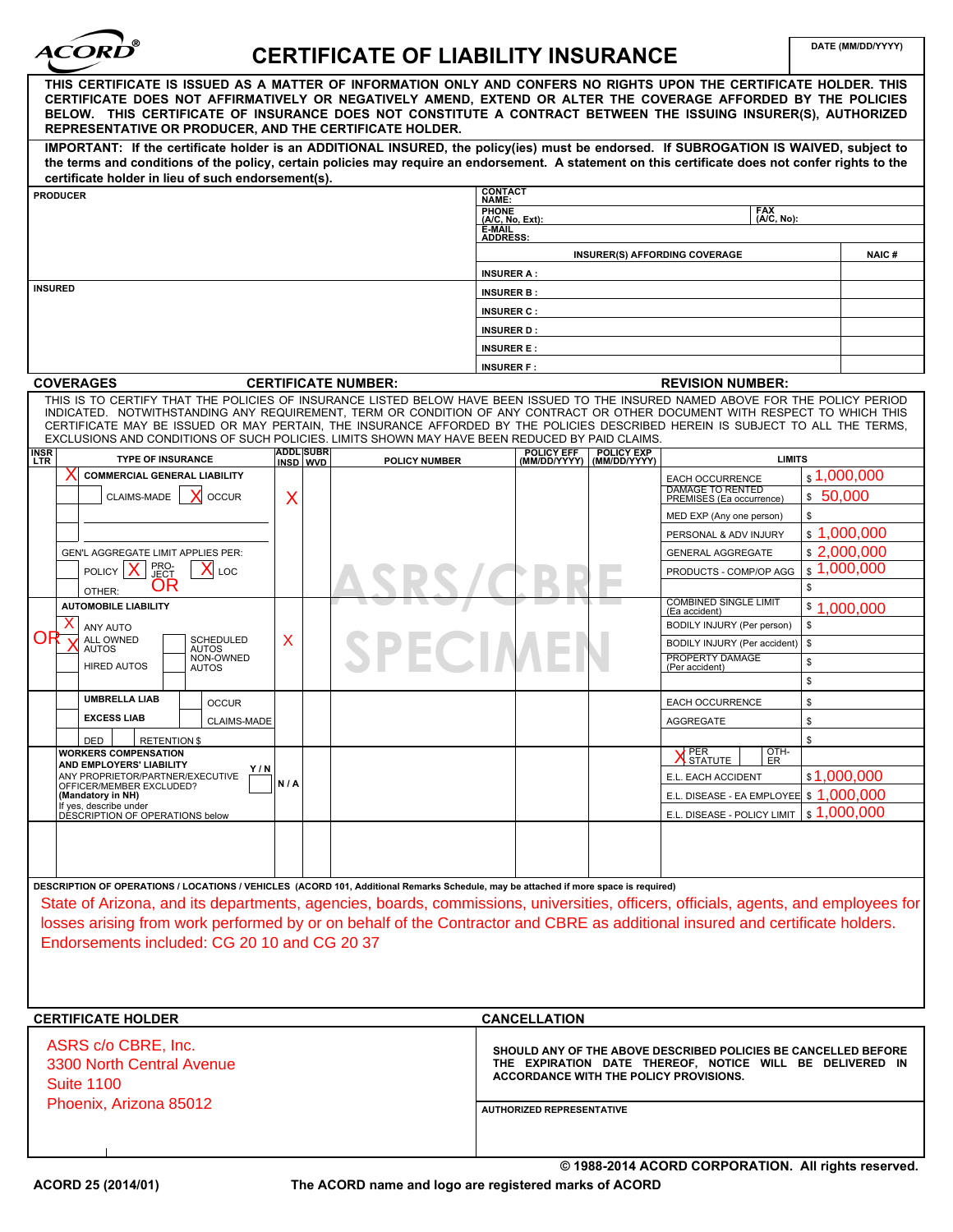**THIS ENDORSEMENT CHANGES THE POLICY. PLEASE READ IT CAREFULLY.** 

## **ADDITIONAL INSURED – OWNERS, LESSEES OR CONTRACTORS – SCHEDULED PERSON OR ORGANIZATION**

This endorsement modifies insurance provided under the following:

COMMERCIAL GENERAL LIABILITY COVERAGE PART

#### **SCHEDULE**

| <b>Name Of Additional Insured Person(s)</b><br>Or Organization(s):                                                                                      | <b>Location(s) Of Covered Operations</b>                                                                                          |  |  |  |  |  |  |
|---------------------------------------------------------------------------------------------------------------------------------------------------------|-----------------------------------------------------------------------------------------------------------------------------------|--|--|--|--|--|--|
|                                                                                                                                                         |                                                                                                                                   |  |  |  |  |  |  |
| Information required to complete this Schedule, if not shown above, will be shown in the Declarations.                                                  |                                                                                                                                   |  |  |  |  |  |  |
|                                                                                                                                                         |                                                                                                                                   |  |  |  |  |  |  |
| A. Section II – Who Is An Insured is amended to<br>include as an additional insured the person(s) or<br>organization(s) shown in the Schedule, but only | <b>B.</b> With respect to the insurance afforded to these<br>additional insureds, the following additional exclu-<br>sions apply: |  |  |  |  |  |  |
| with respect to liability for "bodily injury", "property<br>damage" or "personal and advertising injury"<br>caused, in whole or in part, by:            | This insurance does not apply to "bodily injury" or<br>"property damage" occurring after:                                         |  |  |  |  |  |  |
| 1. Your acts or omissions; or                                                                                                                           | 1. All work, including materials, parts or equip-<br>ment furnished in connection with such work,                                 |  |  |  |  |  |  |

- **A. Section II Who Is An Insured** is amended to include as an additional insured the person(s) or organization(s) shown in the Schedule, but only with respect to liability for "bodily injury", "property damage" or "personal and advertising injury" caused, in whole or in part, by:
	- **1.** Your acts or omissions; or
	- **2.** The acts or omissions of those acting on your behalf;

in the performance of your ongoing operations for the additional insured(s) at the location(s) designated above.

- **1.** All work, including materials, parts or equipment furnished in connection with such work, on the project (other than service, maintenance or repairs) to be performed by or on behalf of the additional insured(s) at the location of the covered operations has been completed; or
- **2.** That portion of "your work" out of which the injury or damage arises has been put to its intended use by any person or organization other than another contractor or subcontractor engaged in performing operations for a principal as a part of the same project.